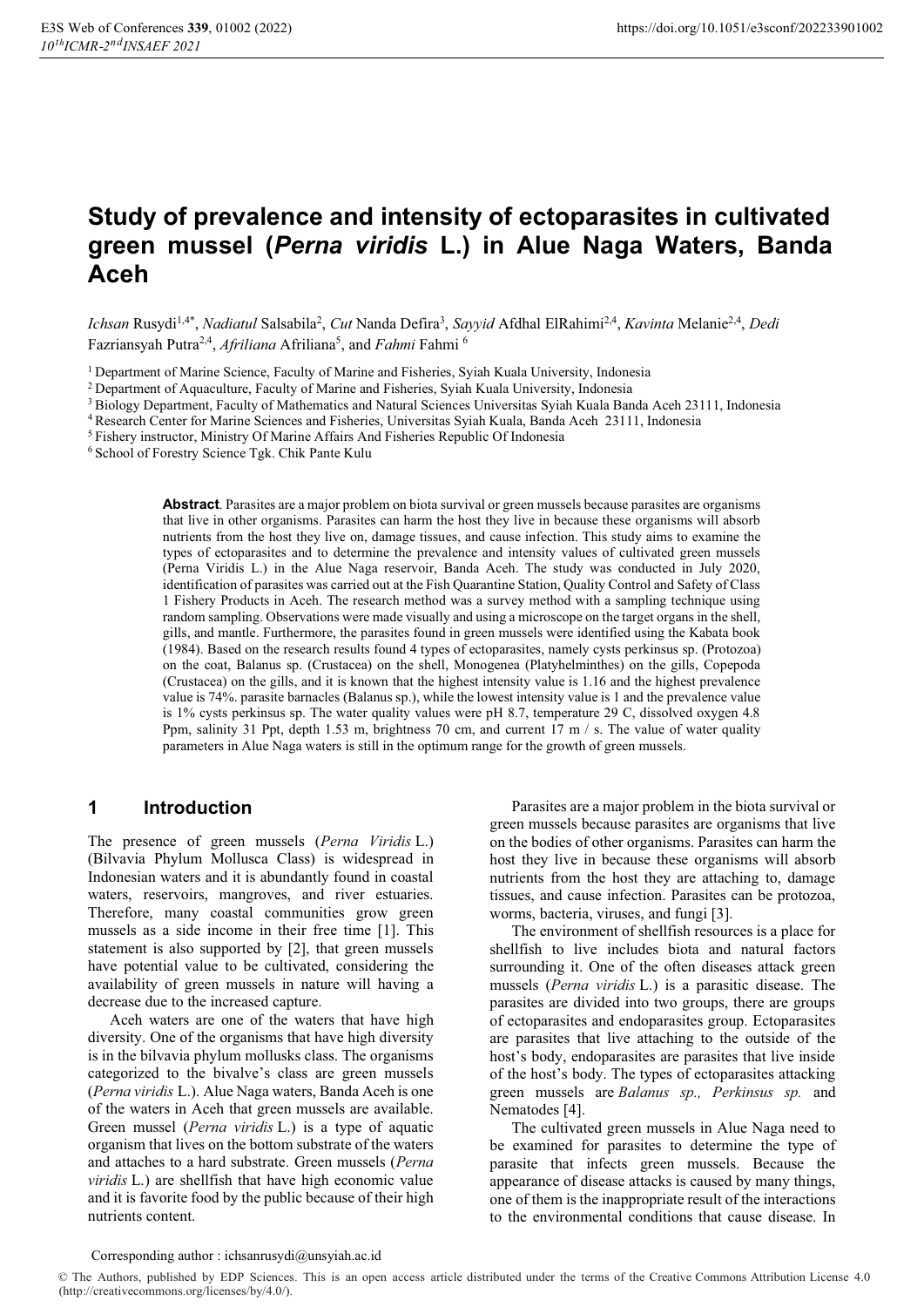the appropriate interactions, it is strongly influenced by the survival of shellfish. Because the mechanisms of defense of the shell's body do not work optimally so that the infectious disease is easy attacking the body shells.

Management of shrimp ponds that are not environmentally friendly can cause poor quality of marine waters, this can be seen from the existence of ponds that do not have water treatment ponds, where the waste products are directly discharged into the sea. In research [5], in terms of sea water quality, the coastal waters of Probolinggo Regency are categorized as moderate pollution. The results of the study of COD in the sea obtained an average of 17.9 mg/l presented in table 1. This COD value is still in the range of environmental quality standards, namely  $\leq$  20 mg/l [6].

High levels of COD reflect high concentrations of organic compounds in the waters or a decrease in the health of aquatic ecosystems. The COD (KMnO4) concentration should be below 3 mg/l on the coast and for aquaculture. The COD level in this study, found to be almost the same as that conducted by [7] (14.7-58.9 mg/l) in different areas, because the field of research results is strongly influenced by shrimp pond waste as well as urban pollution and household waste disposal.

Therefore, it is important that this study was conducted with the aim of assessing the types of ectoparasites and to determine the prevalence and intensity values of green mussels (Perna viridis L.) from aquaculture in the Alue Naga reservoir, Banda Aceh.

# **2 Research Method**

## **2.1 Time and Place**

This research is conducted in Alue Naga Reservoir, Banda Aceh, Aceh Province. The research Time performed in July 2020 and the identification will be conducted at stations Quarantine Fish, Control of Quality and Safety Results Fishing Class 1 Aceh. The Research map at Alue Naga Reservoir, Banda Aceh can be seen in Figure 3.1 as follows:



**Fig 1**. Research location Map

## **2.2 Experimental Design**

#### *2.2.1 Determination Observation Station*

The method in the research used the survey method and samples were taken by random sampling technique, the sampling techniques are random, which each population has a similar chance to be selected as the sample. The sampling was conducted on cultivated green mussel containers and the samples used about 100 mussels, with an average long 4 - 7 cm and an average weight of 5– 6 g. The mussels taken are filled into a plastic containing a bit of water and oxygen on it and then it is brought to a laboratory for ectoparasite examination and microscopically examined

## *2.2.2 Capturing and Sample Treatment*

Green mussels sampling was catching by hand then recording the, observing clinical symptoms (the presence of organisms attached to the shell and pale gill color), measuring the length and weight of green mussels, and making range preparations by cutting the target organs, such as the shell and gills. The results of targets organ pieces are placed on the top of slide glass, then the observation would be performed using a microscope. Furthermore, the parasites found in green mussels were identified using the kabata book (1984). The data collected in this study include the value of the prevalence and intensity values, besides, it also retrieved data from the measurement quality of water such as, oxygen dissolved (DO), pH, and temperature of the water.

In this study, efforts to engineer containers and green mussel cultivation technology in the waters of the Alue Naga reservoir were carried out, this is reinforced in References [8], by taking into account the construction of the container properly and correctly, a fish culture container that has a long service life will be obtained. The technical requirements that must be considered in choosing the location of a fish farming business in floating net cages include: Currents, tides, water fertility levels, free from pollution. After obtaining a location that meets technical and socio-economic requirements, planning must be carried out.



**Fig 2.** Cultivation Container Illustration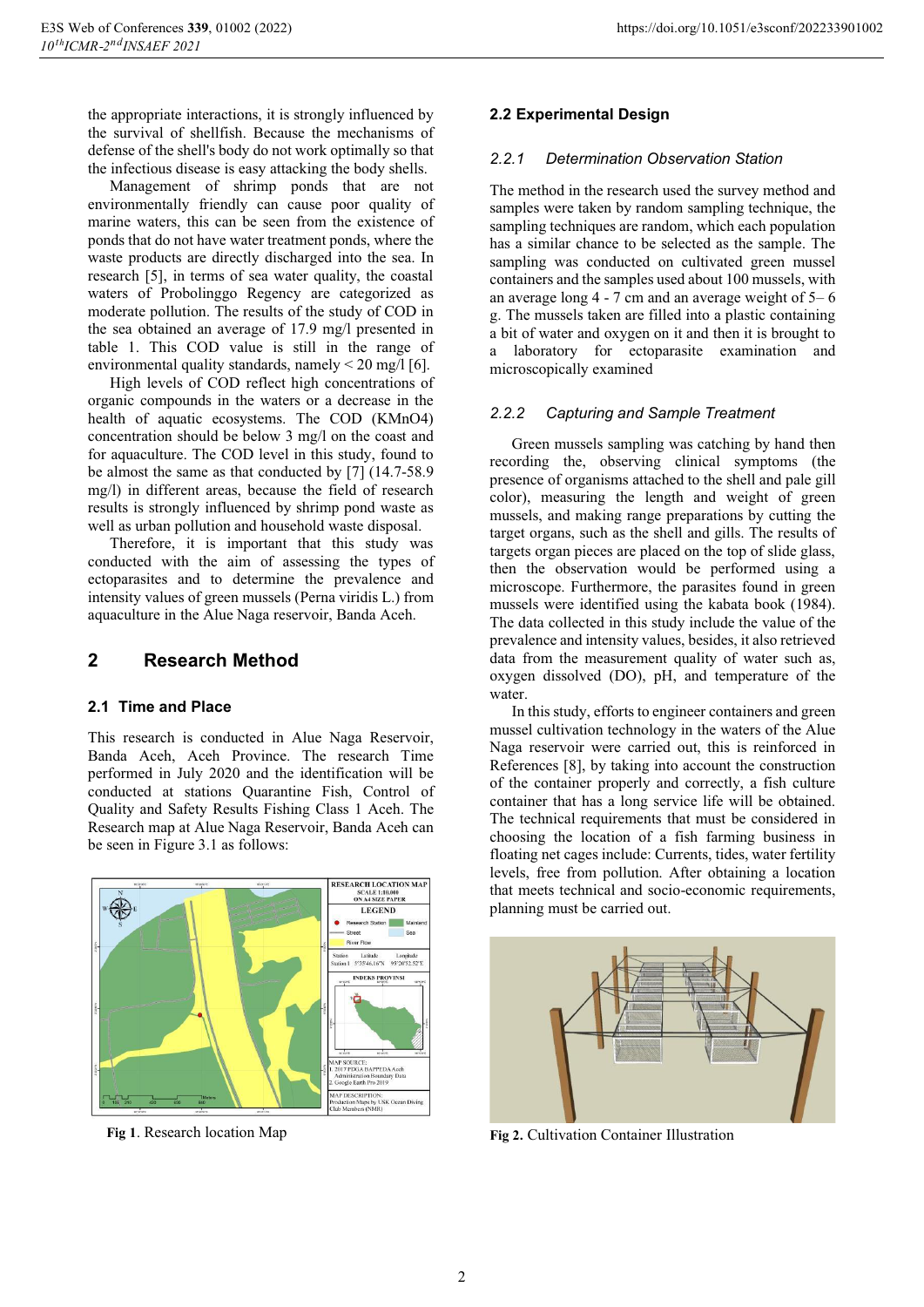## **2.3 Data Analysis**

#### *2.3.1 Parameters were observed in the study*

The parameter observed in the study about prevalence of the ectoparasites in green mussels (*Perna viridis* L.) in Alue Naga, Banda Aceh is the prevalence of ectoparasites. The prevalence of parasites was calculated by using the formula as follows:

 $\Sigma$  Samples of infected

prevalenc shellfish

 $e (%)$  $\frac{100\%}{\text{N}}$  examined shellfish samples

intensity (ind/seed) Σ parasites found  $\Sigma$  infected shellfish

#### Prevalence and Intensity category table

| Table 1. Prevalence Category |  |
|------------------------------|--|
|------------------------------|--|

| N <sub>0</sub> | <b>Prevalence   Category</b> |                  | description             |
|----------------|------------------------------|------------------|-------------------------|
|                | $100 - 99 \%$                | Always           | Very severe infection   |
| $\overline{2}$ | $98-90%$                     | Almost always    | Severe infection        |
| 3              | $89-70%$                     | Usually          | Moderate infection      |
| 4              | $69-50%$                     | Very often       | Very frequent infection |
| 5              | 49-30 $%$                    | Generally        | Common infection        |
| 6              | $29-10%$                     | Often            | Frequent infections     |
| 7              | $9-1\%$                      | <b>Sometimes</b> | Infection sometimes     |
| 8              | $1-0.1\%$                    | Seldom           | Rare infection          |
| 9              | $< 0.1 - 0.1\%$              | Very rare        | Very rare infection     |
| 10             | < 0.01                       | Almost no never  | Infections do not ever  |

**Table 2**. Intensity category table

|     | <b>Intensity</b> |           |
|-----|------------------|-----------|
| No. | (eng/tail)       | Category  |
|     | $<$ 1            | Very low  |
| 2   | 01-Mei           | Low       |
| 3   | Jun-55           | Currently |
|     | 51-100           | Critical  |
|     | >100             | very bad  |
|     | >1000            | super bad |

# **3 Results and Discussion**

## **3.1 Type of parasite that infects green mussels (***Perna viridis* **L.)**

Based on the results of the research on ectoparasites in cultivated green mussels (*Perna viridis*) in the Alue Naga Reservoir, Banda Aceh, there were four types of ectoparasites were found, there are *Perkinsus sp cysts.* (Protozoa), *Balanus sp.* (Crustacea), Monogenea (Platyhelminthes) and Copepoda (Crustacea). The

complete parasite on green mussels can be seen in Figure 4.1.

## **3.2 Green Mussel Ectoparasites (***Perna viridis***) Based on Microhabitat**

Based on the results of the research that has been done, the type and number of parasites that are found by microhabitat is presented in Table 4.1.1. as follows:







(b)



(d)

**Fig 3**. Parasites infect green mussels (*P. viridis*) (a) *Perkinsus sp.* (Protozoa); (b) *Balanus sp* (Crustacea) (c) Monogenea (Platyhelminthes) (d) Copepods (Crustacea).

**Table 3.** Types and Numbers of Green Mussel Ectoparasites *(P. viridis)*

| No.                     | Name parasite     | The number parasite |      |              | Total |
|-------------------------|-------------------|---------------------|------|--------------|-------|
|                         |                   | Gill                | Coat | <b>Shell</b> |       |
|                         | Perkinsuscyst sp. |                     |      |              |       |
| ◠                       | Balanus sp.       | 86                  |      |              | 86    |
| $\overline{\mathbf{c}}$ | Monogenea         | 21                  |      |              |       |
|                         | Copepods          | 12                  |      | ↑            |       |
| Total                   |                   |                     |      |              | 127   |

Table 3 shows that the most common parasite found was *Balanus sp.* (figure 4.1b) while the least parasite infecting the green mussels was *Perkinsus sp. cyst*, Balanus sp. that found in the shells of green mussels.

#### **3.3 Intensity and prevalence Value of ectoparasites in green mussels (***Perna viridis***)**

Based on table 4, it showed that the highest intensity value is 1.16 and the highest prevalence value is barnacle parasite (*Balanus sp.*) about 74, while the lowest intensity value is 1 and the prevalence value is *Perkinsus sp cyst* about 1%.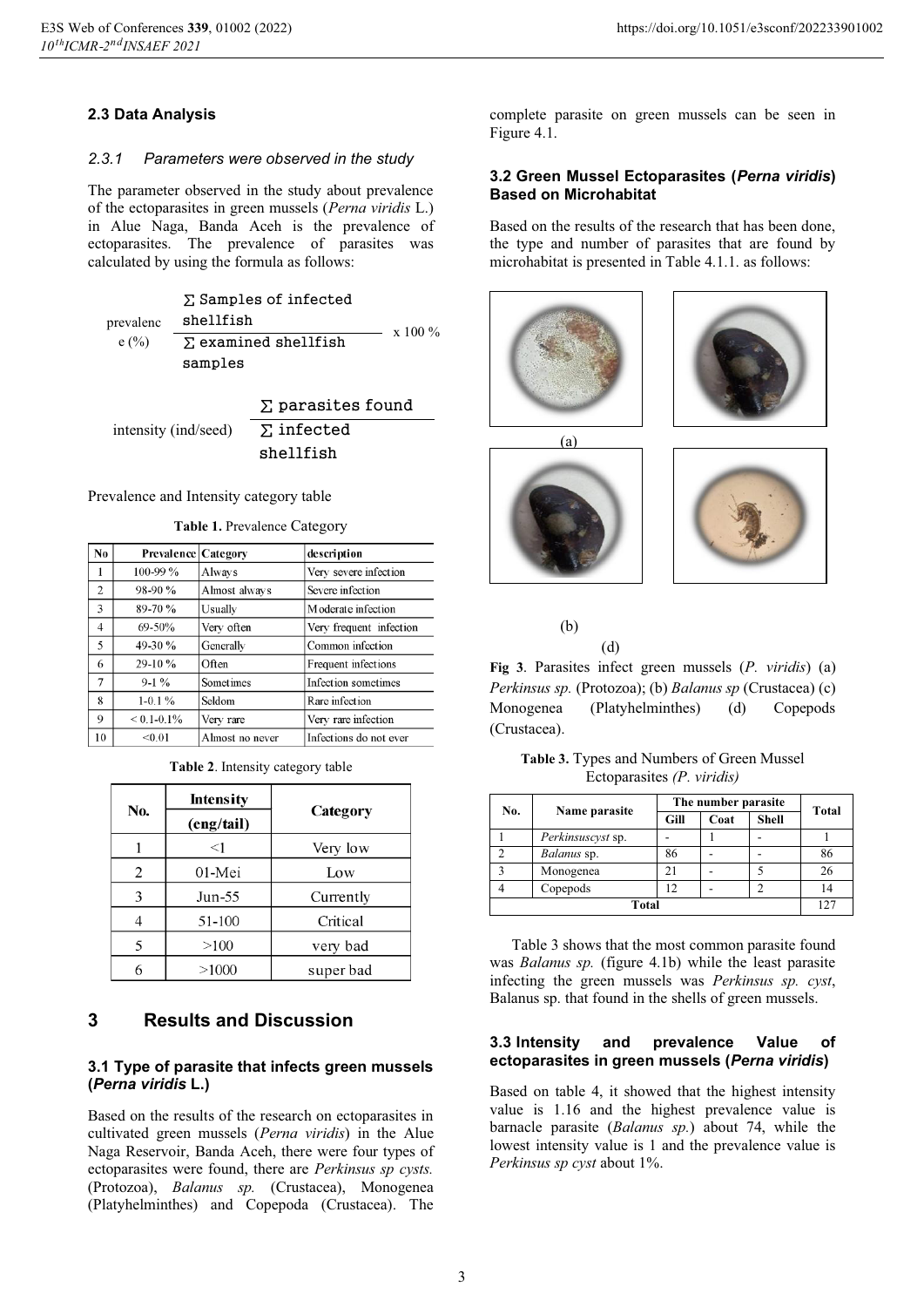| No.            |                      | Σ                   | Σ       | Σ       |       | P     |
|----------------|----------------------|---------------------|---------|---------|-------|-------|
|                | Parasite             | Infected<br>Parasit | samples | samples | (Ind) | (%)   |
|                | $Cyst$ perkinsus sp. |                     |         | 100     |       | $1\%$ |
| $\overline{2}$ | Balanus sp.          | 86                  | 74      | 100     | 1.16  | 74%   |
| 3              | Monogenea            | 26                  | 24      | 100     | 1.08  | 24%   |
| 4              | Copepods             | 14                  | 10      | 100     | 1.4   | 10%   |

**Tabel 4**. Intensity and prevalence Value of ectoparasites in green mussels (*Perna viridis*)

#### **3.4 Water quality parameter results**

The results of water quality measurements (pH, temperature, dissolved oxygen, salinity, depth, brightness and current) were carried out at the time of the research and these are fully presented in table 5.

| No | <b>Parameter Quality</b><br>Water | Unit      | <b>Measurement</b><br><b>Results</b> |
|----|-----------------------------------|-----------|--------------------------------------|
|    | Ph                                |           | 8.7                                  |
| 2  | Temperature                       | ${}^{0}C$ | 29                                   |
| 3  | Dissolved Oxygen                  | Ppm       | 4.8                                  |
| 4  | Salinity                          | Ppt       | 31                                   |
| 5  | Depth                             | Meter     | 1.53                                 |
| 6  | <b>Brightness</b>                 | Cm        | 70                                   |
|    | Current                           | m/s       |                                      |

**Table 5**. Water Quality Parameter Results

# **4 Discussion**

## **4.1 The Type of Parasite Infects Green Mussels (***P. viridis* **L.)**

*Perkinsus sp*. *cyst* parasite. (Figure 4.1a) is a parasite of the phylum Protozoa. The results were obtained during the study's *cyst perkinsus sp. That* attacks the mantle which shows clinical symptoms, namely the coat shrinks and pale. It refers to the research conducted by [9] who found the same parasites in the green mussel. However, Elston found it in Manila clams (*V. philippinarum*) and stated that Perkinsus sp. including protozoa that are usually found on the gills and mantel. This parasite is often found or attacks oysters and shellfish.

The number of the *cysts perkinsus sp*. which is found in the coat scallops green is only one. The number of parasitic *cysts perkinsus sp.* which is found in the coat is influenced by environmental factors such as temperature and salinity. This statement is also supported by [10] which states that environmental factors affect the development of the parasite *Perkinsus sp. cyst.* Due to the high temperature and salinity, this infection will increase in the dry season in the estuary area. Chemical factors such as salinity and temperature exceeding about 35.9 ppt and 32° C affect the life of mussels. In this case, the salinity will be affected in the setting of internal ions, which directly require energy to transport active ions in order to maintain the internal environment. This is a very effect on physiological processes [11]. The onset of disease in shellfish has a close relationship with

environmental conditions so that when the water changes just a bit from the environment then it can lead to shellfish stress because the stress mussels will be easier attacked by the disease.

*Balanus sp.* parasites engaging parasitic organisms has a body that is made from a substance limestone and has a body size of about 1-1.5 cm. According to Jensen [12] said that the *Balanus sp*. has a body size less than 1 cm and a maximum of 2 cm. According to [13], the body of *Balanus sp.* has a calcareous structure. *Balanus sp*. were found attached on the mussel of the examined green mussel samples. This is supported and in line with [13] statement. They said the body of *Balanus sp.* is attached to a host (shell or carapace). In previous research, *Balanus sp.* has been reported to infect blood clams [14]. Barnacles (*Balanus* sp.) live in the tidal zone, ranging from tidal highs up to the average tide receded. The economic impact of barnacles tends to lead to negative to all types of the substrate on which it is attached.

During the identification, the *Balanus sp*. is found a lot in the shell of green mussels because barnacles like a rough substrate and are easy to stick to, even *Balanus sp*. not only attached to the shell but also to the hinge of the shell, so that it is difficult for the shell to open and close its shell valve. How the barnacles (*Balanus sp*.) works is by drilling into the inside of the clamshell so that it can cause death to the clam. These sticking organisms' barnacles (*Balanus sp*.) attacked the shells indirectly due to its damaging and food competition so that the mussels are slowly impaired growth or broken shells and at end die.

Monogenea parasite (figure 4.1c.) is one of the parasites that often infect fish and invertebrates. It is usually found in external organs by plugging haptors. This parasite easily infects aquatic biota because of its direct life cycle, high reproduction, and high pathogenicity, so it often causes death in fish and other biotas. Monogenean parasites are generally ectoparasites and rarely endoparasites. Monogenea is one of the most common parasites that attack the part of the outside body (ectoparasites), seldom attack a part in the body (endoparasites), and usually affects the skin and gills [15]. Monogenea is a flatworm with a length of 0.15 to 20 mm and the body is fusiform, haptor (organs part like hooks) in its posterior and the cycle of central hooks pair and a number of hooks marginal.

Parasitic copepods (figure 4.1d.) is a group of shrimp organism that often invades the body of fish and invertebrates as ectoparasites in outer part. In this research, copepods are found in organ gill that is conducted microscopic. This parasite lives in fresh water and seawater and it is quite difficult to control. Most copepod parasites eat by clawing the surface of the host's body using the mandible [16]. They eat mucus, blood tissue of their host, and their attachment and its feeding activity can lead to the primary disease [17]. Several species are major pests in commercial Bilvavian aquaculture such as Ostrincola koe (Myicolidae) lives in the mussel's mantle and causes disease in mussels in China (Boxshall, 2005).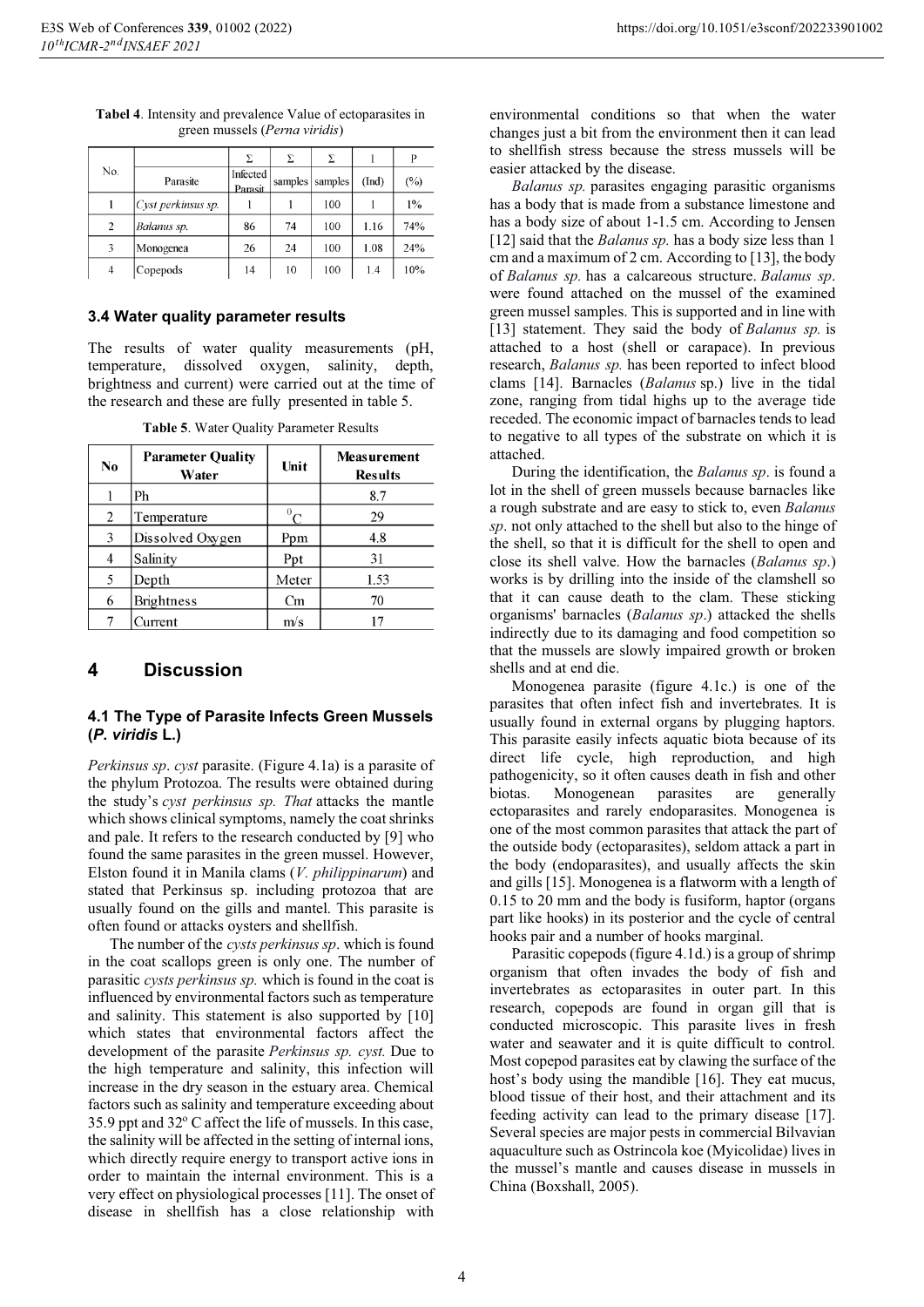## **4.2 Intensity and Prevalence Value of Ectoparasites in Green Mussels (***Perna viridis***)**

The intensity value is a value that states or categorizes the level of infected biota from low category  $(\leq 1)$  to superinfection (>1000). Meanwhile, the prevalence is the value that states into a category that is often infected ranging from category always (99-100%) and the category is almost not never  $( $0.01$ ). Based on the$ results of the study, it was known that from 100 samples of green mussels examined, there were 88 individual green mussels that were attacked by the disease so that the green mussels were free from parasites and were not deformed were counted 12 individuals of green mussels.

Based on table 4.1.2, it is known that the highest intensity value is 1.16 and the highest prevalence value is barnacle parasite type about 74%, (*Balanus sp.*)*,* while the lowest intensity value is 1 and the prevalence value of *Perkinsus sp cyst is 1%*. Prevalence value of 1% with the description "occasional infection" which means the spread of the parasite *Perkinsus sp cyst is* not frequent on green mussels which are still in the "sometimes" category. Prevalence value about 74% with a description "moderate infection" with the category "usually" are parasites *Balanus sp*. (barnacles) that attacked green mussels in the Alue Naga Reservoir, Banda Aceh. Prevalence Value about 10% and 24% showed that there were often occur infections in mussels green with category "frequent". The intensity value of 1- of 1.16 is still in the low category, which means the infection of parasites on each individual is still low or not including infection is very severe.

## **4.3 Water quality parameter results**

Table 5 showed that the temperature was around 29°C and several previous studies stated that the optimal temperature to support the growth of green mussels was 27°C-30°C [19]. Salinity at the location of green mussel cultivation in Alue Naga waters, Banda Aceh is around 31 ppt. According to [20], green mussels can still live in the salinity range between 15-45 ppt. [21] also explained that the mussel green indicates that good growth in the estuary is with a salinity range of 18-33 ppt. The concentration of oxygen dissolved range at the location of the cultivation of green mussels is from 4.8 to 6.5 ppm. According to [22], the concentration of Dissolved oxygen range that can still be tolerated by green mussels is 2-12 mg/L. The level of acidity or pH range in the waters of green mussel cultivation is from 8.7. According to [22], the pH range which still can be tolerated by green mussels is from 7-9. The speed ranges of water currents during the green shell cultivation site are from 17 m/s. The suitable current speed ranges for green shellfish cultivation activities are from 0.1 to 0.6 m/s [15; 21].

# **5 Conclusion**

Based on the results of the research on ectoparasites in cultivated green mussels (*Perna Viridis*) in the Alue Naga Reservoir, Banda Aceh, there were 4 types of ectoparasites, there are *Perkinsus sp cysts*. (Protozoa), *Balanus sp*. (Crustacea), Monogenea (Platyhelminthes), and Copepoda (Crustacea). The barnacle parasite (*Balanus sp.*) has the highest intensity value 1.16 and the highest prevalence value 74%*,* while the *Perkinsus sp cyst* has the lowest intensity value 1 and the prevalence value 1%.

# **References**

- 1. Hendrik AWC. *Oceana*. **33**, 33-40. (2008).
- 2. Prasetyo, A. D. *Determination of Metal Content (Hg, Pb, Cd) with the Addition of Preservatives and Different Soaking Times in Green Mussels*  (*Perna viridis* L.) *in Muara Kamal Waters, Jakarta Bay.* Thesis. Syarif Hidayatullah State Islamic University. (2009).
- 3. *Kordi, K. Management of Fish Pests and Diseases. Rineka copyright and Bina Adiaksara. Jakarta. (2004).*
- 4. Bhakti, S. *Prevalence and Identification of Ectoparasites in Koi Fish (Cyprinus carpio) in Several Locations of Ornamental Fish Cultivation in East Java.* Thesis. Faculty of Veterinary Medicine. Airlangga University. Surabaya. (2011).
- 5. Ichsan, Mahmudi M, Nuddin H. The carrying capacity of the Blue Economy-Based Aquatic Environment on the Production of Vanname Shrimp Aquaculture in the Probolinggo Coastal Area. Postgraduate Program, Faculty of Fisheries and Marine Sciences, Universitas Brawijaya, Proceedings of the National Seminar of the University of Muhammadiyah Gresik pages 79- 92. (2013).
- 6. Decree of the State Minister of the Environment, Number 51 of 2004 Regarding Standard Quality of Seawater, State Minister of the Environment, Republic of Indonesia
- 7. Nguyen, V.T. The influences of shrimp farming and fishing practices on natural fish conservation in Can Gio, Ho Chi Minh City, Vietnam. Ph.D. Thesis, University of Newcastle. (2008)
- 8. Ichsan. Receptacle Engineering and Aquaculture Technology, UB Press, Malang. (2012)
- 9. Elston, R.A, Dungan, C.F, Meyers, T.R, and Reece, K.S. J. of Shellfish Research. **22**, 661665. (2003).
- 10. Soniat, T.M. *Levels of the parasite Perkinsus marinus in populations of oysters from the Louisiana Public Seed Ground*: Summer 2012, Louisiana: Louisiana Department of Wildlife and Fisheries. (2012)
- 11. Susiana, A. Niartiningsih and M. A Amran. The *Relationship Between Water Quality Suitability and Kima (Tridacnidae) Abundance in the*